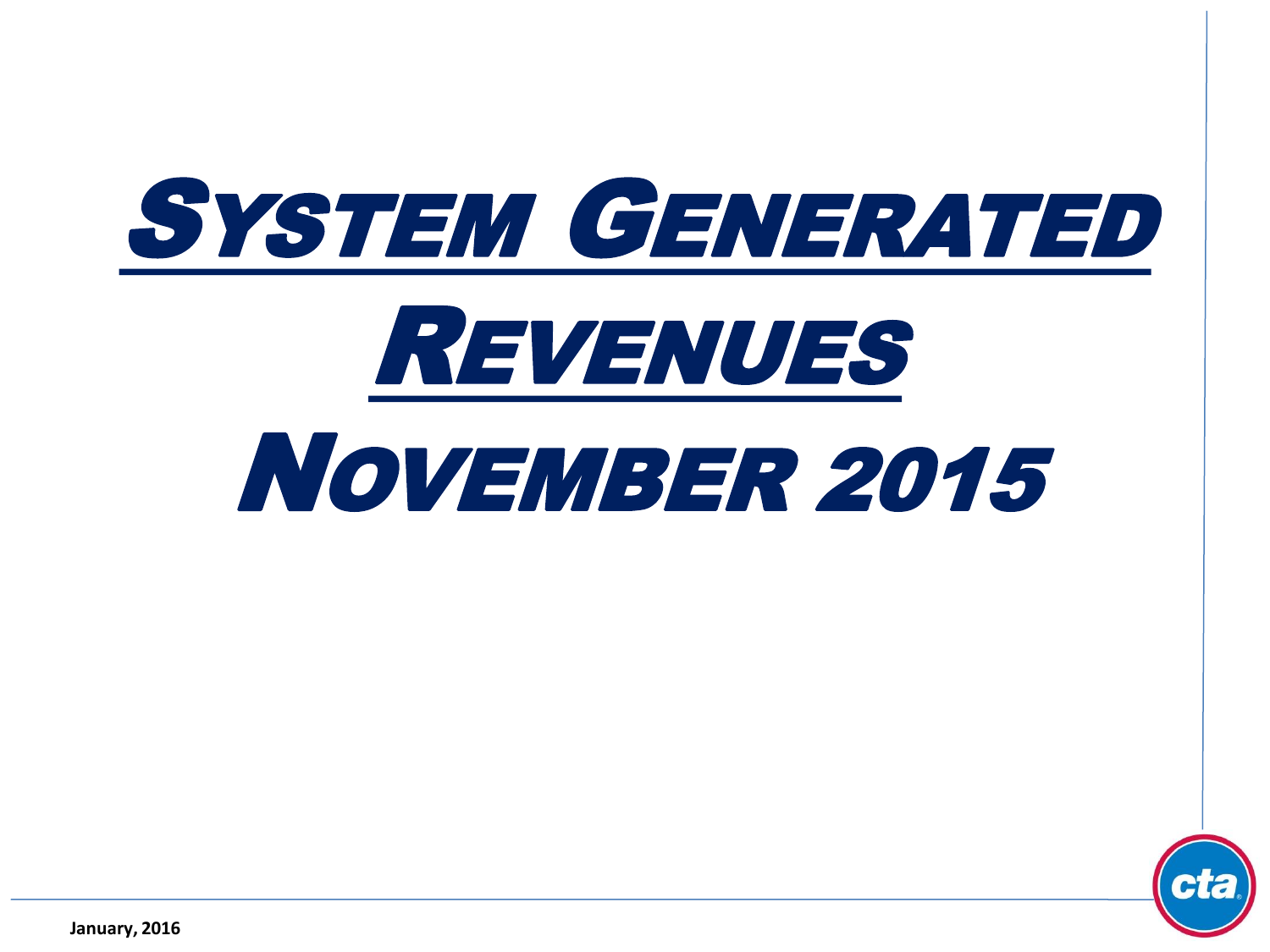# NOVEMBER REVENUES: VARIANCE TO BUDGET

| <b>Dollars in Millions</b>    |  | <b>Actual</b><br><b>November</b><br>2015   | <b>Variance</b><br>to<br><b>Budget</b> | <b>Variance</b><br>to<br><b>November</b><br>2014 |
|-------------------------------|--|--------------------------------------------|----------------------------------------|--------------------------------------------------|
| Farebox                       |  | \$28.2M                                    | 1.0M                                   | 1.4M                                             |
| Passes                        |  | \$19.0M                                    | 0.7M                                   | 1.1M                                             |
| <b>Fare and Pass Total</b>    |  | \$47.2M                                    | 1.7M                                   | 2.5M                                             |
| <b>Reduced Fare Subsidy</b>   |  | \$1.2M                                     | 1.2M                                   | 2.3M                                             |
| Non-Farebox                   |  | \$9.2M                                     | 0.6M                                   | 1.1M                                             |
| <b>Revenue Total</b>          |  | \$57.6M                                    | 1.1M                                   | 1.3M                                             |
| <b>Average Fare (Dollars)</b> |  | \$1.15                                     | \$0.06                                 | \$0.04                                           |
| <b>Free Rides</b>             |  | 5.8M                                       |                                        |                                                  |
|                               |  | Free Rides is 0.2M more than November 2014 |                                        | ct                                               |
|                               |  |                                            |                                        |                                                  |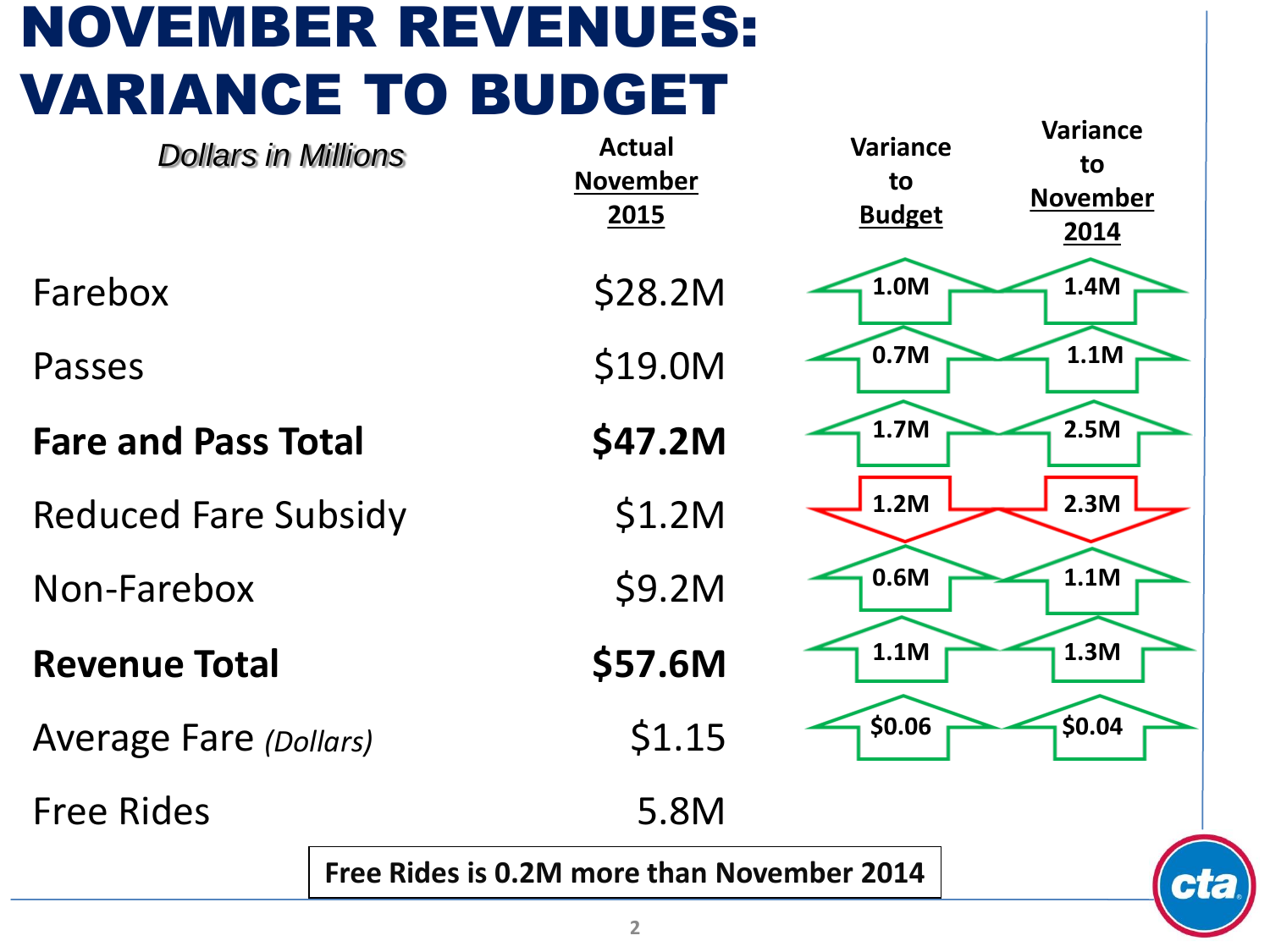## YEAR TO DATE REVENUES: VARIANCE TO BUDGET

| <b>Dollars in Millions</b>                     |  | <b>Actual</b>       | <b>Variance</b>   | Variance        |
|------------------------------------------------|--|---------------------|-------------------|-----------------|
|                                                |  | <b>November YTD</b> | to                | to              |
|                                                |  |                     | <b>Budget YTD</b> | <b>2014 YTD</b> |
|                                                |  |                     |                   |                 |
| Farebox                                        |  | \$336.5M            | 0.9M              | 2.0M            |
| Passes                                         |  | \$205.3M            | 0.5M              | 3.0M            |
|                                                |  |                     |                   |                 |
| <b>Fare and Pass Total</b>                     |  | \$541.8M            | 0.4M              | 5.0M            |
|                                                |  |                     | 13.9M             | 12.8M           |
| <b>Reduced Fare Subsidy</b>                    |  | \$12.0M             |                   |                 |
| Non-Farebox                                    |  | \$64.3M             | 1.3M              | 0.1M            |
|                                                |  |                     |                   |                 |
| <b>Revenue Total</b>                           |  | \$618.1M            | 13.0M             | 7.7M            |
|                                                |  | \$1.14              | \$0.01            | \$0.01          |
| <b>Average Fare (Dollars)</b>                  |  |                     |                   |                 |
| <b>Free Rides</b>                              |  | 67.3M               |                   |                 |
| Free Rides is 2.3M less than November 2014 YTD |  |                     |                   |                 |
|                                                |  |                     |                   | ct              |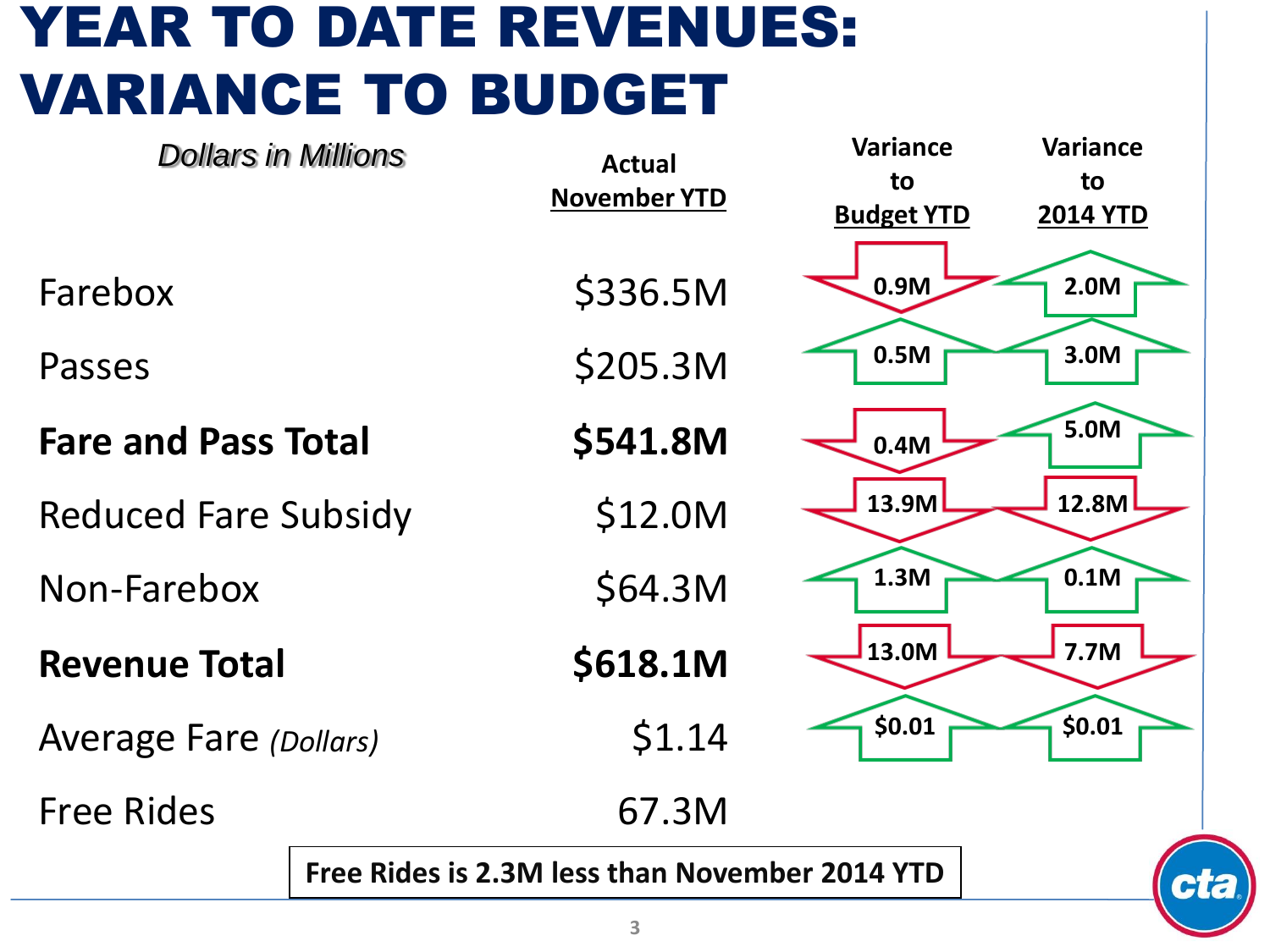### NOVEMBER RIDERSHIP: YEAR-OVER-YEAR CHANGE



Free Rides grew system ridership by 0.6% (0.2m) in November, but have reduced system ridership by 0.5% (2.3m) YTD.

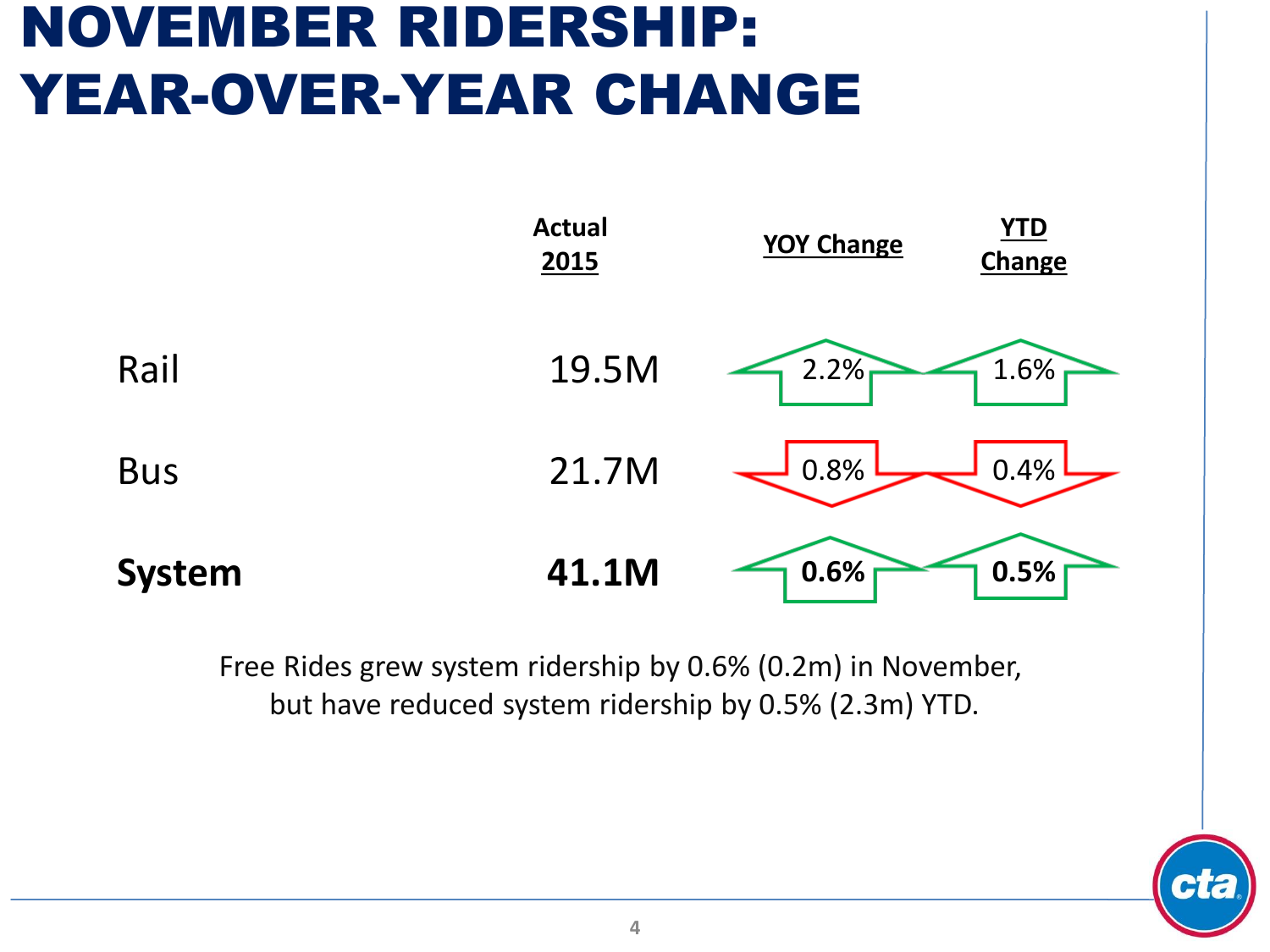

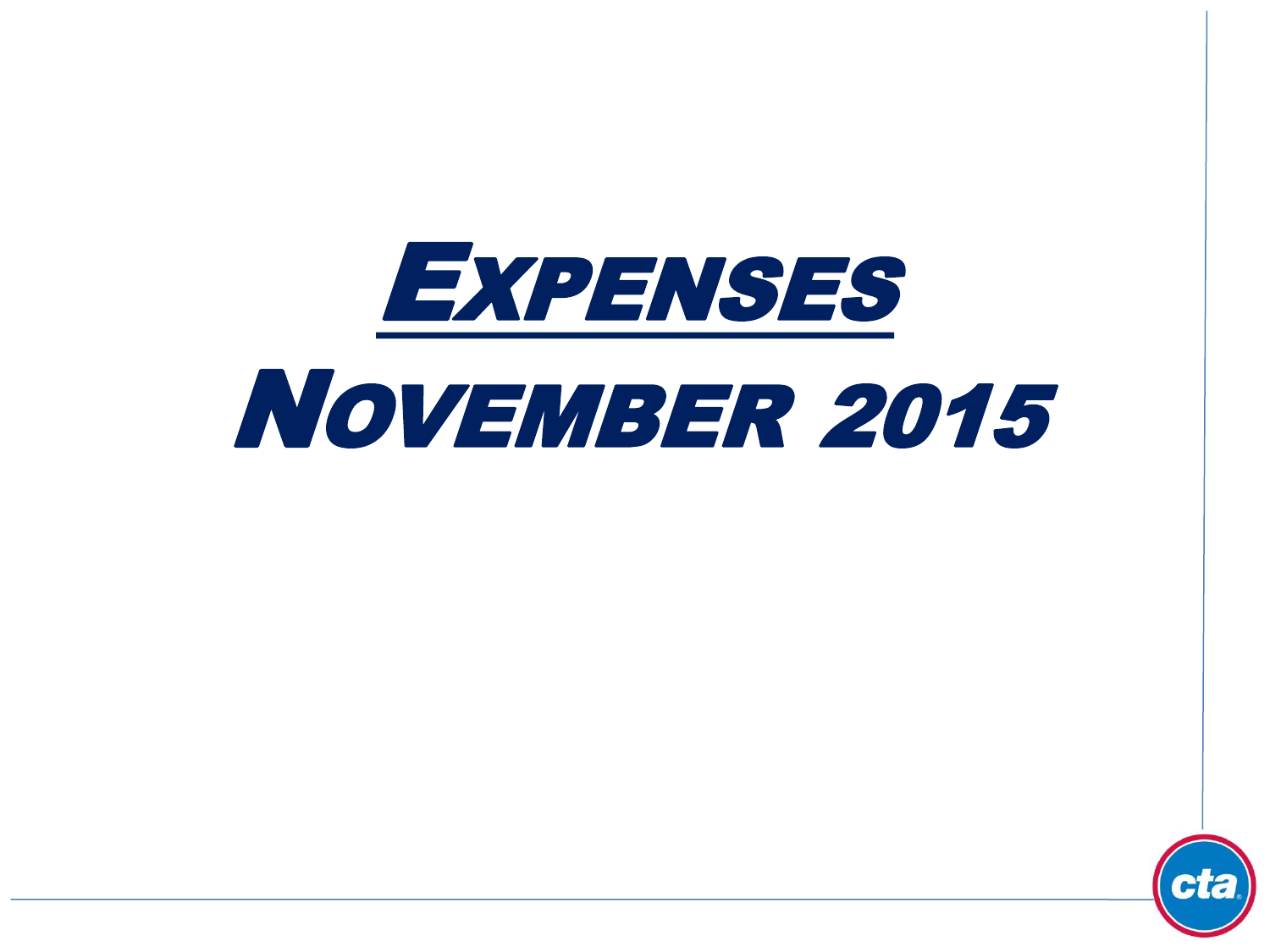# NOVEMBER EXPENSES: VARIANCE TO BUDGET

*Dollars in Thousands*

| <b>Category</b>                         | <b>Actual</b><br><b>November</b><br>2015 | Favorable/<br>(Unfavorable)<br><b>Variance to</b><br><b>Budget</b> |
|-----------------------------------------|------------------------------------------|--------------------------------------------------------------------|
| Labor                                   | 81,340                                   | (300)                                                              |
| <b>Material</b>                         | 5,684                                    | (119)                                                              |
| <b>Fuel</b>                             | 3,619                                    | 590                                                                |
| <b>Power</b>                            | 1,863                                    | 277                                                                |
| <b>Provision Injuries &amp; Damages</b> |                                          |                                                                    |
| <b>Purchase of Security Services</b>    | 1,184                                    | 18                                                                 |
| <b>Other Expenses</b>                   | 19,249                                   | 1,763                                                              |
| <b>Total Operating Expenses</b>         | 112,939                                  | 2,229                                                              |

**Other expenses consist of: Utilities, Advertising & Promotions, Travel & Meetings, Contractual Services, Leases & Rentals, Pension Obligation Bond, and General Expenses.**